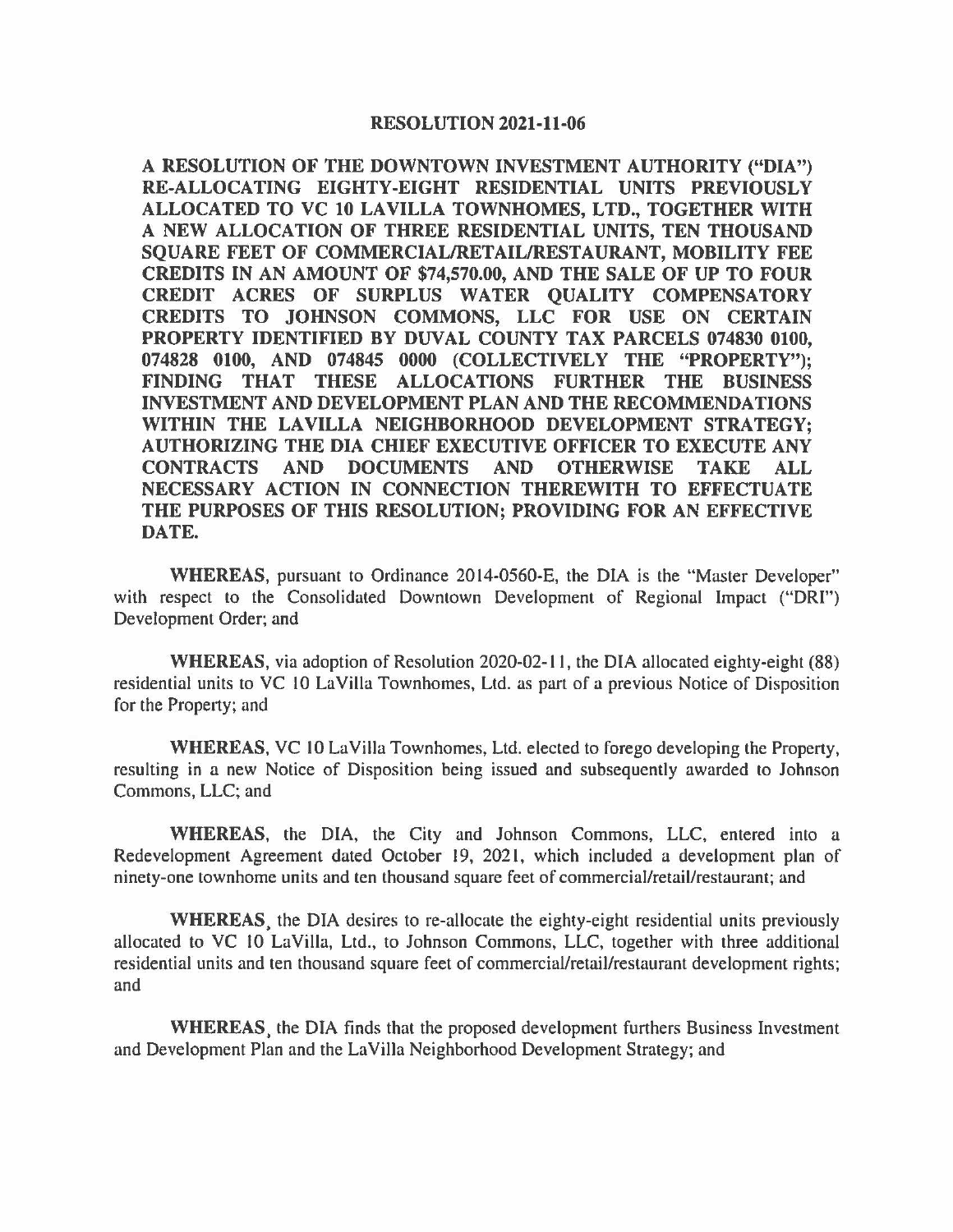**WHEREAS,** the DIA finds that its intent in entering into the aforementioned agreement was to convey Mobility Fee Credits in an amount that corresponds to the allocation of three additional residential units and ten thousand square feet of commercial/retail/restaurant pursuant to the Mobility Fee Contract entered into by the DIA and the City; and

**WHEREAS.** the aforementioned Redevelopment Agreement specifically instructs the DIA by Resolution to consider the sale of stormwater credits in an amount necessary for the project,

**NOW THEREFORE, BE IT RESOLVED,** by the Downtown Investment Authority

**Section 1.** The DIA finds that the recitals set forth above are true and correct and are incorporated herein by this reference.

**Section 2.** The DIA finds that this Resolution 2021-11-06 is consistent with and in furtherance of the Business Investment and Development Plan and the North Bank Downtown and Southside Community Redevelopment Area Plans adopted as part of the Business Investment and Development Plan, specifically:

Redevelopment Goal 2: Increase rental and owner-occupied housing Downtown, targeting key demographic groups seeking a more urban lifestyle.

Strategic Objectives:

- Actively pursue a minimum of 3,850 built and occupied multi-family dwelling units by 2025; and strive to induce construction of 350 multi-family dwelling units per year; and
- Leverage land contributions, infrastructure investments, incentive grants, and low interest loans,

**Section 3.** The DIA finds that the proposed development furthers the LaVilla Neighborhood Development Strategy, which, in part, calls for the DIA to, *"Introduce fee-simple products in the form of townhomes and other attached unit types in order to offer greater ownership opportunities."* 

**Section 4.** The DIA re-allocates up to eighty-eight (88) residential units, allocates three  $(3)$  additional residential units, and allocates ten thousand  $(10,000)$  square feet of commercial/retail/restaurant to Johnson Commons, LLC for use on the Property.

**Section S.** The DIA allocates up to \$74,570 of Mobility Fee Credits, representing corresponding mobility fees for three residential low-rise units and ten thousand square feet of commercial/retail/restaurant to Johnson Commons, LLC for use on the Property.

**Section 6.** The DIA authorizes the sale by the City of up to four (4) credit acres of Surplus Water Quality Compensatory Credits at an estimated per-acre cost of \$34,948.25 to Johnson Commons, LLC for application on the Property.